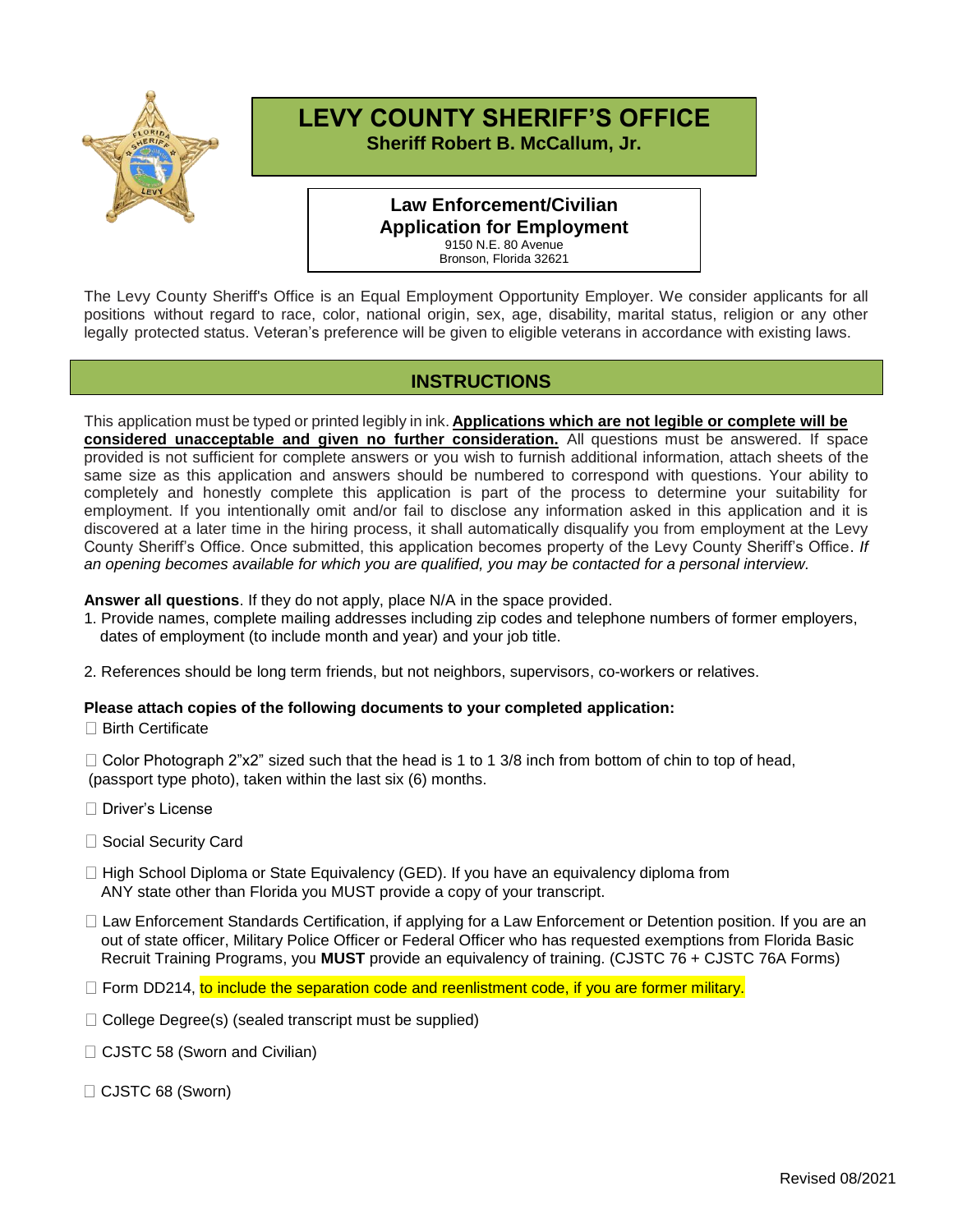

### **LEVY COUNTY SHERIFF'S OFFICE Sheriff Robert B. McCallum, Jr.**

#### **Law Enforcement/Civilian Application for Employment**

The Levy County Sheriff's Office is an Equal Employment Opportunity Employer. We consider applicants for all positions without regard to race, color, national origin, sex, age, disability, marital status, religion or any other legally protected status. Veteran's preference will be given to eligible veterans in accordance with existing laws.

### **DISQUALIFIERS**

#### **Note: Applicants for employment at the Levy County Sheriff's office shall not be automatically rejected for visible tattoos/body ornamentations, except as noted below.**

#### **Tattoos**

 $\Box$  Effective August 1, 2016, all applicants will be rejected for employment if tattoos or body art (adornments, piercings, and modifications) are garish or excessive in number, style or size; or are located anywhere on the hands, knuckles, or head and neck area; which includes the head, scalp, face and neck above the collar bone in the front and the first cervical vertebrae in the back or otherwise visible due to the open collar of the uniform shirt.

All tattoos/body modifications must not depict, describe or otherwise refer to any manner of the following:

- 1. Sexual conduct, acts, organs or preferences.
- 2. Intolerance of, discrimination against, any race, religion, gender or national origin.
- 3. Association with organizations or groups which advocate hate, intolerance or discrimination.

#### **Criminal Convictions**

 $\Box$  A person who, after July 1, 1981, has pled guilty or nolo contendere to or has been found guilty of a felony is not eligible for appointment as a law enforcement officer, regardless of whether adjudication was withheld or sentence was suspended. FSS 943.13(4)

 $\Box$  A person who, after July 1, 1981, has pled guilty or nolo contendere to or has been found guilty of a misdemeanor or involving perjury or false statement is not eligible for appointment as a law enforcement officer, regardless of whether adjudication was withheld or sentence was suspended. Note: any such person who had been found guilty or entered a plea prior to December 1, 1985 and has had the record sealed or expunged is considered eligible for appointment according to Florida law, FSS 943.13(4). However, the applicant may be deemed ineligible upon further review of the applicant's application and the case.

 $\Box$  Any applicant who has pled guilty or nolo contendere or been found guilty of the criminal offense of DUI within the last five years while employed as a law enforcement officer, corrections officer, or military police officer is disqualified for employment as a sworn member of this agency.

 $\Box$  Any domestic violence convictions within the last five years while employed as a law enforcement officer, corrections officer, or military police officer is disqualified for employment as a sworn member of this agency.

#### **Driving**

 $\Box$  Three (3) moving violations within the past 24 months.

 $\Box$  Any drivers license suspensions / revocations in the last five (5) years. (Suspensions for financial responsibility and failure to pay will be evaluated on a case-by-case basis.)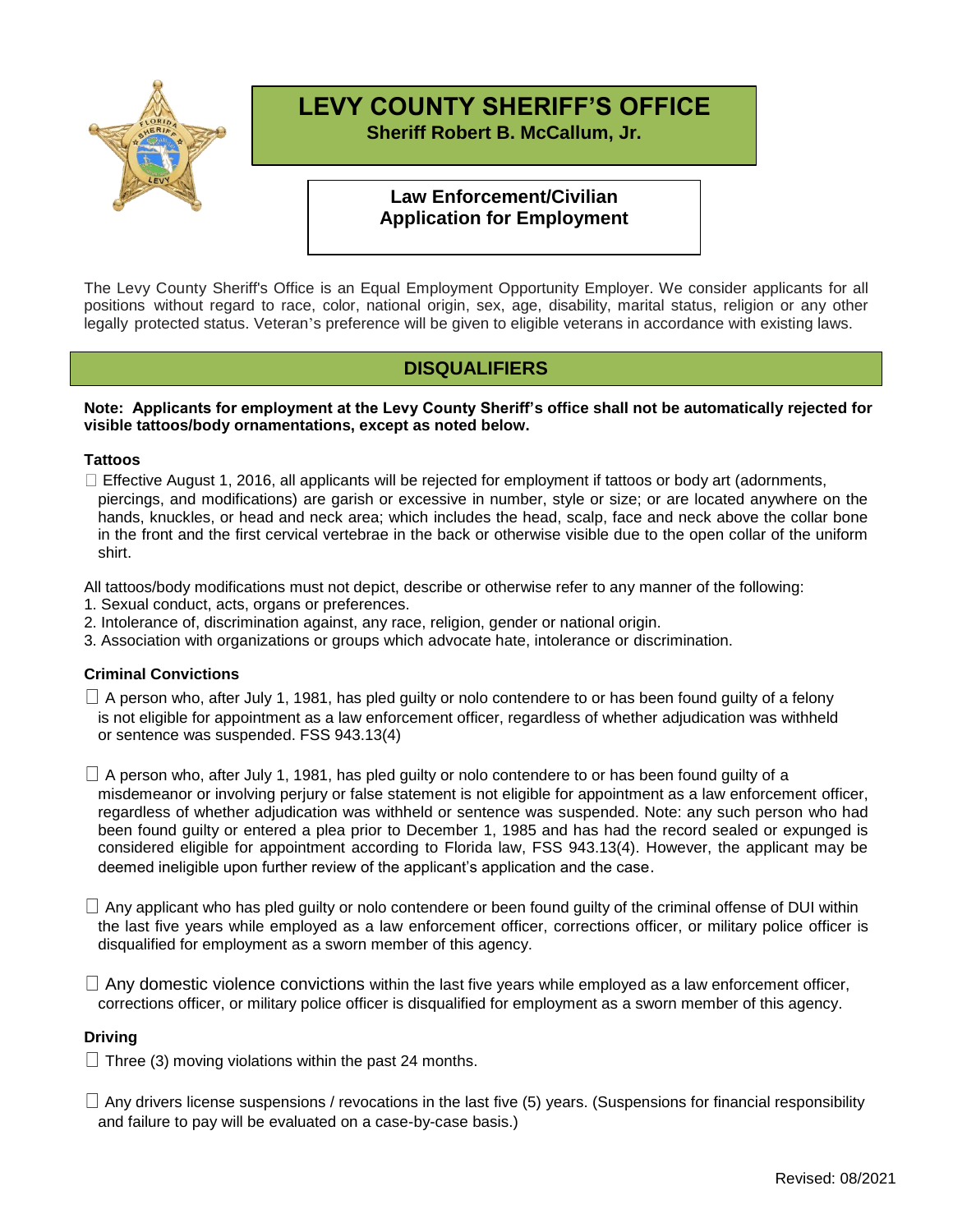

# **LEVY COUNTY SHERIFF'S OFFICE**

**Sheriff Robert B. McCallum, Jr.**

### **Law Enforcement/Civilian Application for Employment**

### **DISQUALIFIERS CONT.**

#### **Unlawful Drug Activity**

 $\Box$  Any illegal drug use in the last three (3) years prior to the date of application.

 $\Box$  Any sale or delivery of any illegal drug / controlled substance.

#### **Military**

 $\Box$  Any discharge other than honorable or uncharacterized from any of the Armed Forces of the United States.

#### **Other**

 $\Box$  If the applicant has been notified of deficiencies regarding the application and has not complied with request.

#### **Statement of Understanding**

I, 1, 2008, 1, 2008, 1, 2008, 1, 2008, 1, 2008, 1, 2008, 1, 2008, 1, 2008, 1, 2008, 1, 2008, 1, 2008, 1, 2008, 1, 2008, 1, 2008, 1, 2008, 1, 2008, 1, 2008, 1, 2008, 1, 2008, 1, 2008, 1, 2008, 1, 2008, 1, 2008, 1, 2008, 1, application process with the Levy County Sheriff's Office. I acknowledge that I am qualified to apply with the Levy County Sheriff's Office. Further, should one of these disqualifiers be discovered during the background investigation selection process.

I understand that my application process will be terminated immediately. I further understand that my arrest history will be reviewed and that the facts and circumstances of any arrest will be considered in determining whether I can be employed as a sworn law enforcement officer.

\_\_\_\_\_\_\_\_\_\_\_\_\_\_\_\_\_\_\_\_\_\_\_\_\_\_\_\_\_\_\_\_\_\_\_\_\_\_\_\_\_\_\_ \_\_\_\_\_\_\_\_\_\_\_\_\_\_\_\_\_\_\_\_\_\_\_\_\_\_\_\_\_\_ Signature of Applicant Date Date Date Date Date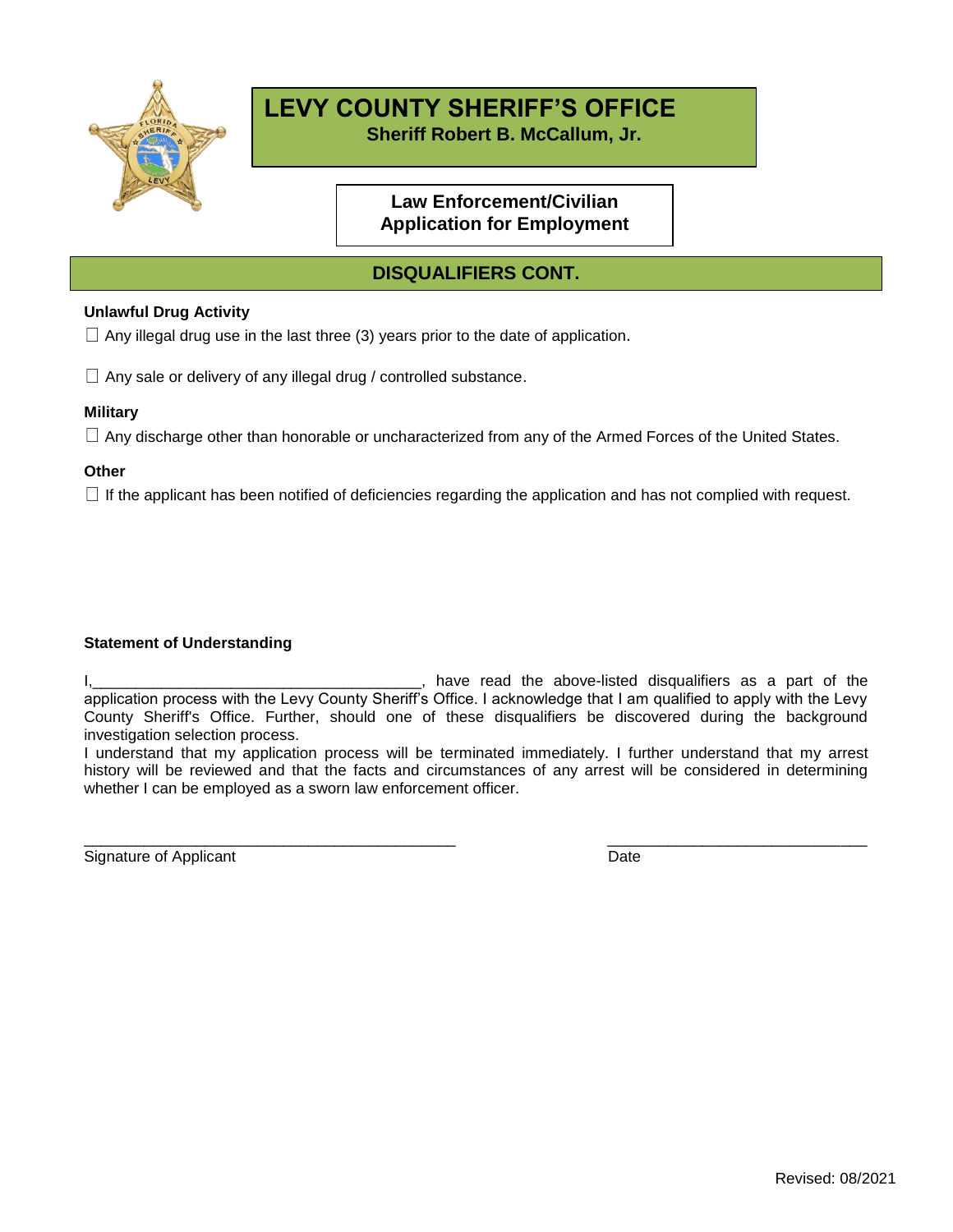

## **LEVY COUNTY SHERIFF'S OFFICE**

**Sheriff Robert B. McCallum, Jr.**

### Employment Application

### **CLASSIFICATION/AVAILABILITY**

| Position Sought: | $\sim$ $\sim$<br>ùviliar | Sworn<br>______ | $\Box$ Full time<br>$\sim$ $\sim$ | Part time<br>_____ |
|------------------|--------------------------|-----------------|-----------------------------------|--------------------|
|------------------|--------------------------|-----------------|-----------------------------------|--------------------|

| Can you perform the essential functions of the position for which you are applying with reasonable accommodations? |  |  |
|--------------------------------------------------------------------------------------------------------------------|--|--|
| $\Box$ Yes $\Box$ No List any accommodations needed:                                                               |  |  |

### **BACKGROUND INFORMATION**

- 1. Applicant's Full Name: \_\_\_\_\_\_\_\_\_\_\_\_\_\_\_\_\_\_\_\_\_\_\_\_\_\_\_\_\_\_\_\_\_\_\_\_\_\_\_\_\_\_\_\_\_\_\_\_\_\_\_\_\_\_\_\_\_\_\_\_\_\_\_\_\_\_\_\_\_\_
- FIRST EXAMPLE A SERVICE A MIDDLE AND MIDDLE 2. Date and Place of Birth:

\_\_\_\_\_\_\_\_\_\_\_\_\_\_\_\_\_\_\_\_\_\_\_\_\_\_\_\_\_\_\_\_\_\_\_\_\_\_\_\_\_\_\_\_\_\_\_\_\_\_\_

| DATE OF BIRTH | CITY | <b>COUNTY</b> | <b>STATE</b> | <b>COUNTRY (IF NOT THE UNITED STATES)</b> |
|---------------|------|---------------|--------------|-------------------------------------------|
|               |      |               |              |                                           |

3 List all other names you have used including circumstances and time periods in which you used them. (For example: maiden name, former name(s), alias(es).

| <b>NAME</b> | <b>CIRCUMSTANCE</b> | DATES FROM MO./YR. | DATES TO MO./YR. |
|-------------|---------------------|--------------------|------------------|
|             |                     |                    |                  |
|             |                     |                    |                  |
|             |                     |                    |                  |

#### 4. Nick Names/Shortened Names \_

5. Current Address: **STREET ADDRESS CITY COUNTY STATE ZIP CODE** 6. Social Security Number: \_\_\_\_\_\_\_\_\_\_\_\_\_\_\_\_\_\_\_ 7. Driver's License Number: \_\_\_\_\_\_\_\_\_\_\_\_\_\_\_\_\_\_\_\_\_ 8. Phone #: \_\_\_\_\_\_\_\_\_\_\_\_\_\_\_\_\_\_\_\_\_\_\_\_\_\_\_\_ 9. Email address: \_\_\_\_\_\_\_\_\_\_\_\_\_\_\_\_\_\_\_\_\_\_\_\_\_\_\_\_\_\_ 10. Are you a United States citizen?  $\Box$  Yes  $\Box$  No . If naturalized, please provide: \_\_\_\_\_\_\_\_\_\_\_\_\_\_\_\_\_\_\_\_\_\_\_\_\_\_\_\_\_\_\_\_\_\_\_\_\_\_\_\_\_\_\_\_\_\_\_\_\_\_\_\_\_\_\_\_\_\_\_\_\_\_\_\_ **Naturalization Number** 11. Do you have or have you ever applied for a passport?  $\Box$  Yes  $\Box$  No Passport No.:\_\_\_\_\_\_\_\_\_\_\_\_\_\_\_\_\_\_\_\_\_\_ Expiration date:\_\_\_\_\_\_\_\_\_\_\_\_\_\_\_\_\_\_\_\_\_ 12. Marital Status:  $\Box$  Married  $\Box$  Divorced  $\Box$  Separated  $\Box$  Widowed  $\Box$  Never Married 13. Spouse/Partner's Name and Address: (This information must be included) \_\_\_\_\_\_\_\_\_\_\_\_\_\_\_\_\_\_\_\_\_\_\_\_\_\_\_\_\_\_\_\_\_\_\_\_\_\_\_\_\_\_\_\_\_\_\_\_\_\_\_\_\_\_\_\_\_\_\_\_\_\_\_\_\_\_\_\_\_\_\_\_\_\_\_\_\_\_\_\_\_\_\_\_\_\_\_\_\_ Name Relationship is a state of the control of the control of the control of the control of the control of the control of the control of the control of the control of the control of the control of the control of the contro \_\_\_\_\_\_\_\_\_\_\_\_\_\_\_\_\_\_\_\_\_\_\_\_\_\_\_\_\_\_\_\_\_\_\_\_\_\_\_\_\_\_\_\_\_\_\_\_\_\_\_\_\_\_\_\_\_\_\_\_\_\_\_\_\_\_\_\_\_\_\_\_\_\_\_\_\_\_\_\_\_\_\_\_\_\_\_\_\_ Address Phone \_\_\_\_\_\_\_\_\_\_\_\_\_\_\_\_\_\_\_\_\_\_\_\_\_\_\_\_\_\_\_\_\_\_\_\_\_\_\_\_\_\_\_\_\_\_\_\_\_\_\_\_\_\_\_\_\_\_\_\_\_\_\_\_\_\_\_\_\_\_\_\_\_\_\_\_\_\_\_\_\_\_\_\_\_\_\_\_\_

City and the County County County County County State State Zip Code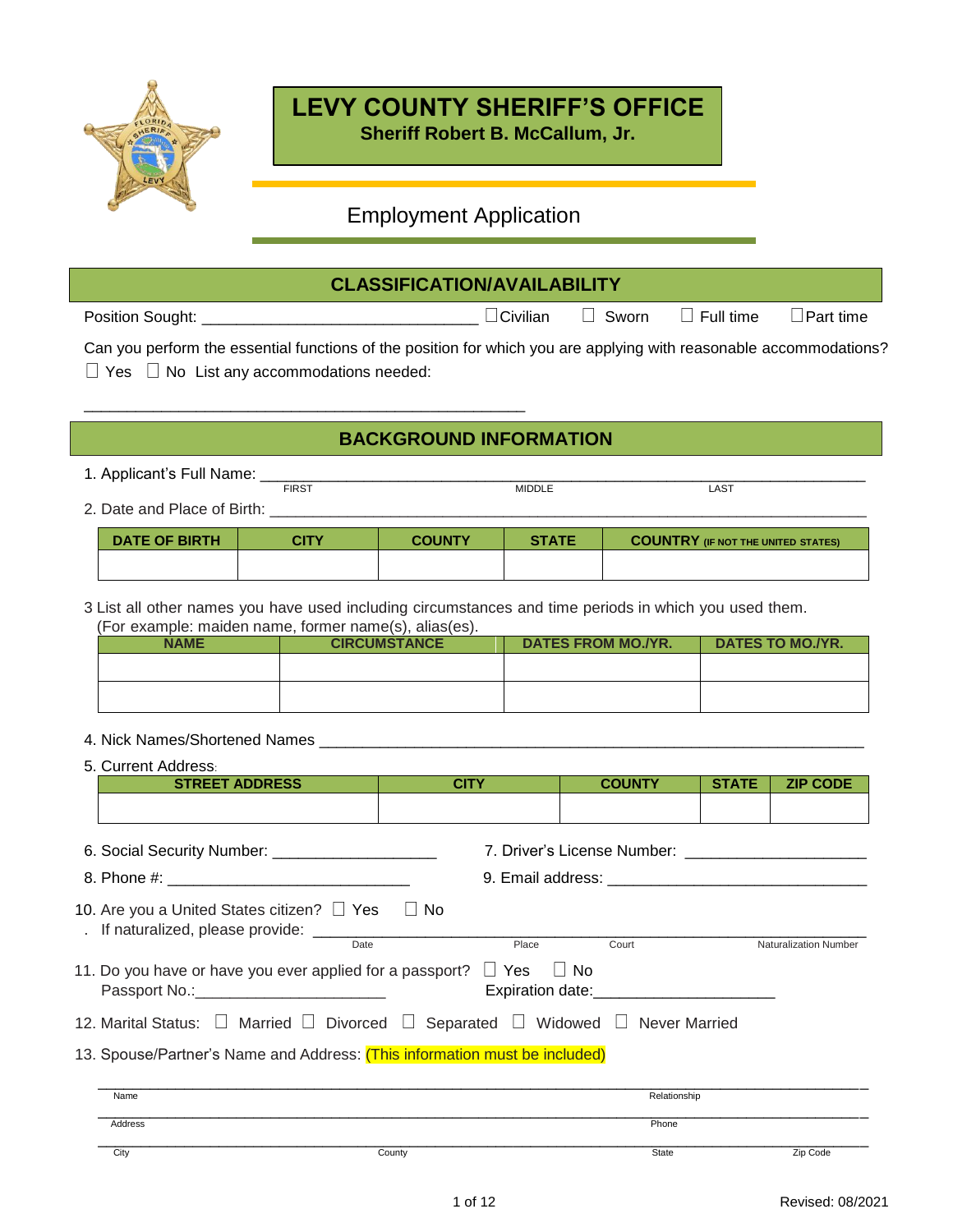#### 14. Children's Names and Date of Birth:

| <b>NAME</b> | <b>DATE OF BIRTH</b> | <b>ADDRESS</b> (IF DIFFERENT THAN APPLICANTS) |
|-------------|----------------------|-----------------------------------------------|
|             |                      |                                               |
|             |                      |                                               |
|             |                      |                                               |
|             |                      |                                               |

#### 15. Please provide name and address of next of kin or other person to be contacted in case of an emergency:

| Name    |        | Relationship |          |
|---------|--------|--------------|----------|
|         |        |              |          |
| Address |        | Phone        |          |
| City    | County | State        | Zip Code |

16. Please provide the name and address of your personal or family physician to be contacted in case of an emergency:

| Name    |        |       |          |
|---------|--------|-------|----------|
|         |        |       |          |
| Address |        | Phone |          |
| City    | County | State | Zip Code |

17. Former Spouse(s) Name and Address:

| Name     |                                                                                               |                 |          |
|----------|-----------------------------------------------------------------------------------------------|-----------------|----------|
| Address  |                                                                                               | Phone           |          |
| City     | County                                                                                        | State           | Zip Code |
|          | 18. Have you or do you currently have any of the following social sites? $\Box$ Yes $\Box$ No |                 |          |
| Twitter  |                                                                                               | (email address) |          |
| Facebook |                                                                                               | (email address) |          |

LinkedIN \_\_\_\_\_\_\_\_\_\_\_\_\_\_\_\_\_\_\_\_\_\_\_\_\_\_\_\_\_\_\_\_\_\_\_\_\_\_\_\_\_\_\_\_\_(email address)

 $\Box$  SnapChat

InstaGram \_\_\_\_\_\_\_\_\_\_\_\_\_\_\_\_\_\_\_\_\_\_\_\_\_\_\_\_\_\_\_\_\_\_\_\_\_\_\_\_\_\_\_\_

Other (Site Name) \_\_\_\_\_\_\_\_\_\_\_\_\_\_\_\_\_\_\_\_\_\_\_\_\_\_\_\_\_\_\_\_\_\_\_\_\_\_

### **RESIDENCE**

1. List chronologically actual places of residence for the past ten(10) years from current date, including residences while at school and in military. For college on campus residences, give dormitory name, city and state. If residences in military service cannot be shown as street address, indicate complete military unit designation and location by city and state. If post office box, give location of post office.

| <b>DATES:</b><br><b>FROM/TO</b><br>(INCLUDE MO. &<br>YR.) | <b>APT.#</b> | <b>STREET ADDRESS</b> | <b>CITY</b> | <b>COUNTY</b> | FPO, APO<br>OR<br><b>STATE</b> |
|-----------------------------------------------------------|--------------|-----------------------|-------------|---------------|--------------------------------|
|                                                           |              |                       |             |               |                                |
|                                                           |              |                       |             |               |                                |
|                                                           |              |                       |             |               |                                |
|                                                           |              |                       |             |               |                                |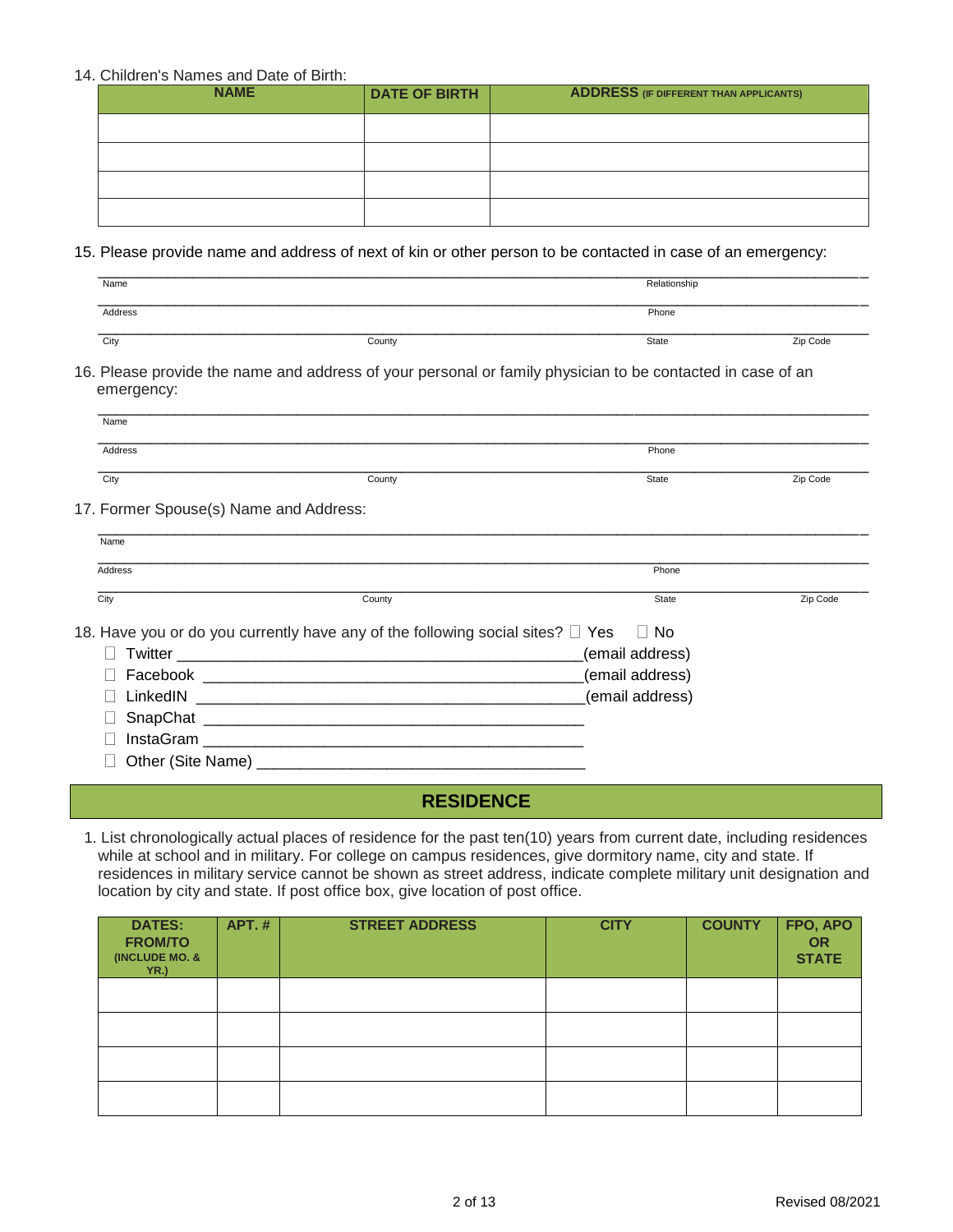#### **EMPLOYMENT HISTORY**

1. List chronologically all employment beginning with present employment, including summer and part-time employment while attending school. All time must be accounted for. If unemployed for a period, indicate dates of unemployment. **If needed, you may use the back of this page.**

| <b>Name of Employer</b>        | <b>Address</b>           | <b>City, State and Zip Code</b>    |               | Area Code & Phone #       |
|--------------------------------|--------------------------|------------------------------------|---------------|---------------------------|
| <b>Dates Worked</b><br>From/To | <b>Title or Position</b> | <b>Supervisor's</b><br><b>Name</b> | <b>Salary</b> | <b>Reason for Leaving</b> |

| Name of Employer               | <b>Address</b>           | <b>City, State and Zip Code</b> |               | Area Code & Phone #       |
|--------------------------------|--------------------------|---------------------------------|---------------|---------------------------|
| <b>Dates Worked</b><br>From/To | <b>Title or Position</b> | Supervisor's<br><b>Name</b>     | <b>Salary</b> | <b>Reason for Leaving</b> |

| <b>Name of Employer</b>        | <b>Address</b>           | <b>City, State and Zip Code</b> |               | Area Code & Phone #       |
|--------------------------------|--------------------------|---------------------------------|---------------|---------------------------|
| <b>Dates Worked</b><br>From/To | <b>Title or Position</b> | Supervisor's<br><b>Name</b>     | <b>Salary</b> | <b>Reason for Leaving</b> |

2. Have you ever been dismissed or asked to resign or had any disciplinary action taken against you from any employment or position you have held?  $\Box$  Yes  $\Box$  No If yes, please explain.  $\Box$ 

\_\_\_\_\_\_\_\_\_\_\_\_\_\_\_\_\_\_\_\_\_\_\_\_\_\_\_\_\_\_\_\_\_\_\_\_\_\_\_\_\_\_\_\_\_\_\_\_\_\_\_\_\_\_\_\_\_\_\_\_\_\_\_\_\_\_\_\_\_\_\_\_\_\_\_\_\_\_\_\_\_\_\_\_\_\_\_\_\_

\_\_\_\_\_\_\_\_\_\_\_\_\_\_\_\_\_\_\_\_\_\_\_\_\_\_\_\_\_\_\_\_\_\_\_\_\_\_\_\_\_\_\_\_\_\_\_\_\_\_\_\_\_\_\_\_\_\_\_\_\_\_\_\_\_\_\_\_\_\_\_\_\_\_\_\_\_\_\_\_\_\_\_\_\_\_\_\_ \_\_\_\_\_\_\_\_\_\_\_\_\_\_\_\_\_\_\_\_\_\_\_\_\_\_\_\_\_\_\_\_\_\_\_\_\_\_\_\_\_\_\_\_\_\_\_\_\_\_\_\_\_\_\_\_\_\_\_\_\_\_\_\_\_\_\_\_\_\_\_\_\_\_\_\_\_\_\_\_\_\_\_\_\_\_\_\_

- 3. Have you resigned, or left a job by mutual agreement following allegations of misconduct or unsatisfactory job performance?  $\Box$  Yes  $\Box$  No If yes, please explain.
- 4. Have you ever applied to or performed paid or unpaid services for a law enforcement agency not listed as an employer?  $\Box$  Yes  $\Box$  No If yes, please provide name of agency, type of position, and date of application or service: **with an allegeration**  $\alpha$  is a service of  $\alpha$

\_\_\_\_\_\_\_\_\_\_\_\_\_\_\_\_\_\_\_\_\_\_\_\_\_\_\_\_\_\_\_\_\_\_\_\_\_\_\_\_\_\_\_\_\_\_\_\_\_\_\_\_\_\_\_\_\_\_\_\_\_\_\_\_\_\_\_\_\_\_\_\_\_\_\_\_\_\_\_\_\_\_\_\_\_\_\_\_

5. Do you own a business, or are you a partner or corporate officer in any business or organization not listed previously as a current or former employer?  $\Box$  Yes  $\Box$  No If yes, please provide name and address of business, corporation or organization and describe your relationship or position.

\_\_\_\_\_\_\_\_\_\_\_\_\_\_\_\_\_\_\_\_\_\_\_\_\_\_\_\_\_\_\_\_\_\_\_\_\_\_\_\_\_\_\_\_\_\_\_\_\_\_\_\_\_\_\_\_\_\_\_\_\_\_\_\_\_\_\_\_\_\_\_\_\_\_\_\_\_\_\_\_\_\_\_\_\_\_\_\_\_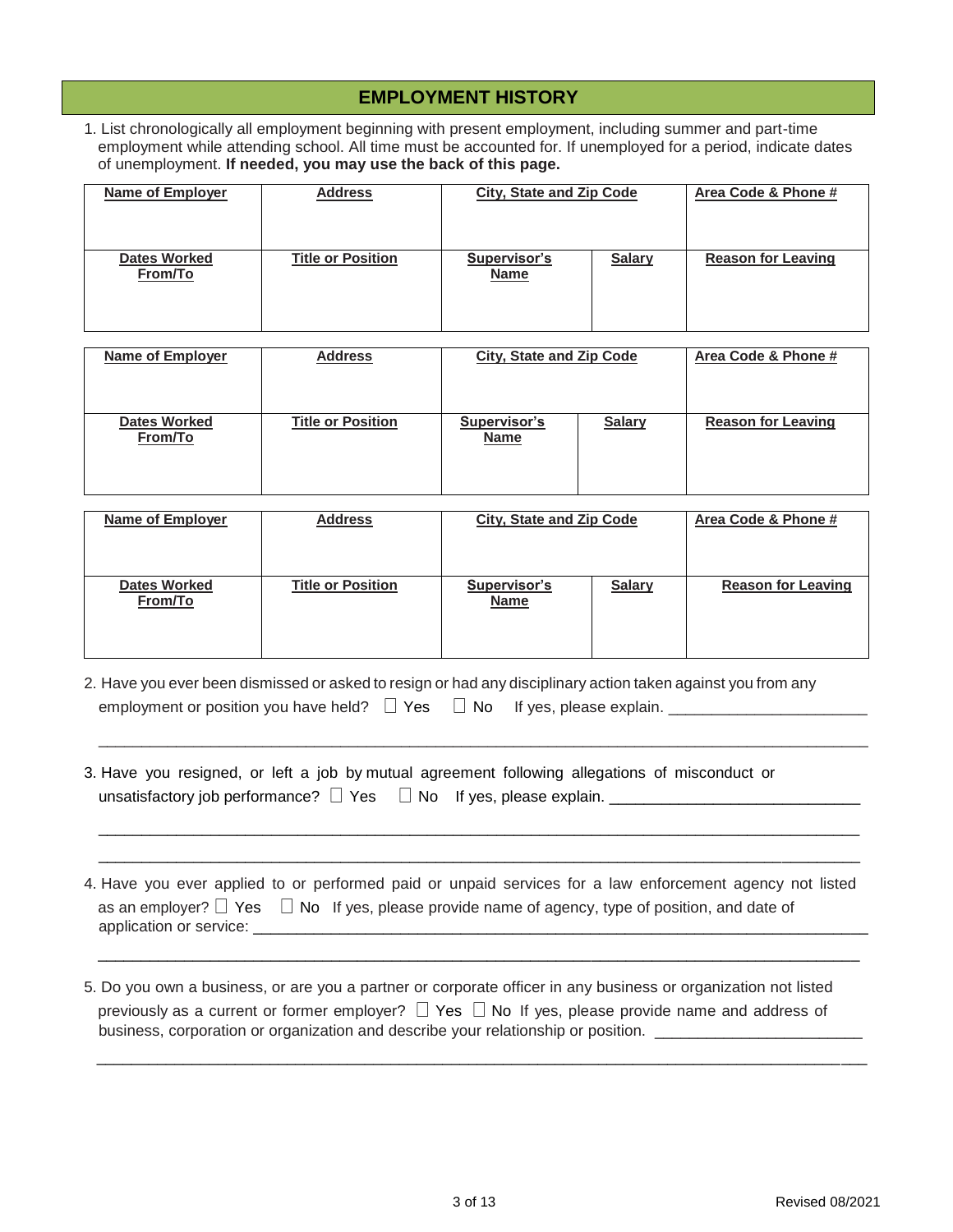### **EDUCATION/TRAINING**

1. \*Attach diploma or official transcript.

| <b>HIGH SCHOOL</b><br><b>NAME/ADDRESS</b> | <b>DATES ATTENDED</b><br><b>MONTH/YEAR</b> | <b>YEARS</b><br><b>COMPLETED</b> | <b>DID YOU GRADUATE?</b> | <b>TYPE OF</b><br><b>DIPLOMA</b> |
|-------------------------------------------|--------------------------------------------|----------------------------------|--------------------------|----------------------------------|
|                                           |                                            |                                  |                          |                                  |
|                                           |                                            |                                  |                          |                                  |
|                                           |                                            |                                  |                          |                                  |
|                                           |                                            |                                  |                          |                                  |

#### 2. \*Attach diploma or official transcript

| <b>COLLEGE/UNIVERSITY NAME</b><br><b>AND</b><br><b>ADDRESS</b> | <b>DATES</b><br><b>ATTENDED</b><br>MO./YR. |    | <b>YEARS</b><br><b>COMPLETED</b> | <b>DID YOU</b><br><b>GRADUATE?</b> | <b>TYPE OF</b><br><b>DEGREE</b> |
|----------------------------------------------------------------|--------------------------------------------|----|----------------------------------|------------------------------------|---------------------------------|
|                                                                | <b>From</b>                                | To |                                  |                                    |                                 |
|                                                                |                                            |    |                                  |                                    |                                 |
|                                                                |                                            |    |                                  |                                    |                                 |
|                                                                |                                            |    |                                  |                                    |                                 |
|                                                                |                                            |    |                                  |                                    |                                 |
|                                                                |                                            |    |                                  |                                    |                                 |
|                                                                |                                            |    |                                  |                                    |                                 |

3. Other Schools (Trade, Vocational, Business or Military):

| <b>NAME AND ADDRESS</b> | <b>DATES</b><br><b>ATTENDED</b><br>MO./YR.<br><b>FROM/TO</b> | <b>CREDIT</b><br><b>HOURS</b><br><b>EARNED</b> | <b>AREA OF</b><br><b>STUDY</b> | <b>DID YOU</b><br><b>GRADUATE?</b> | <b>TYPE OF</b><br><b>CERTIFICATE OR</b><br><b>DEGREE</b> |
|-------------------------|--------------------------------------------------------------|------------------------------------------------|--------------------------------|------------------------------------|----------------------------------------------------------|
|                         |                                                              |                                                |                                |                                    |                                                          |
|                         |                                                              |                                                |                                |                                    |                                                          |
|                         |                                                              |                                                |                                |                                    |                                                          |

\_\_\_\_\_\_\_\_\_\_\_\_\_\_\_\_\_\_\_\_\_\_\_\_\_\_\_\_\_\_\_\_\_\_\_\_\_\_\_\_\_\_\_\_\_\_\_\_\_\_\_\_\_\_\_\_\_\_\_\_\_\_\_\_\_\_\_\_\_\_\_\_\_\_\_\_\_\_\_\_\_\_\_\_\_\_\_\_\_

- 4. Describe any awards, honors, citations, positions held in school organizations, and any other special recognition you received while attending school: \_\_\_\_\_\_\_\_\_\_\_\_\_\_\_\_\_\_\_\_\_\_\_\_\_\_\_\_\_\_\_\_
- 5. Indicate any foreign language experience:

|                      | <b>Fluent</b> | Good | Fair |
|----------------------|---------------|------|------|
| Speak:(i.e. Spanish) |               |      |      |
| Write:               |               |      |      |
| Read:                |               |      |      |

- 6. Indicate any law enforcement education/training
- 7. Did you receive a certificate for this training? Yes No Certificate Number: \_\_\_\_\_\_\_\_\_\_\_\_\_\_\_\_\_\_\_\_\_\_

\_\_\_\_\_\_\_\_\_\_\_\_\_\_\_\_\_\_\_\_\_\_\_\_\_\_\_\_\_\_\_\_\_\_\_\_\_\_\_\_\_\_\_\_\_\_\_\_\_\_\_\_\_\_\_\_\_\_\_\_\_\_\_\_\_\_\_\_\_\_\_\_\_\_\_\_\_\_\_\_\_\_\_\_\_\_\_\_\_\_\_\_\_\_\_\_\_\_\_  $\bot$  , and the state of the state of the state of the state of the state of the state of the state of the state of the state of the state of the state of the state of the state of the state of the state of the state of th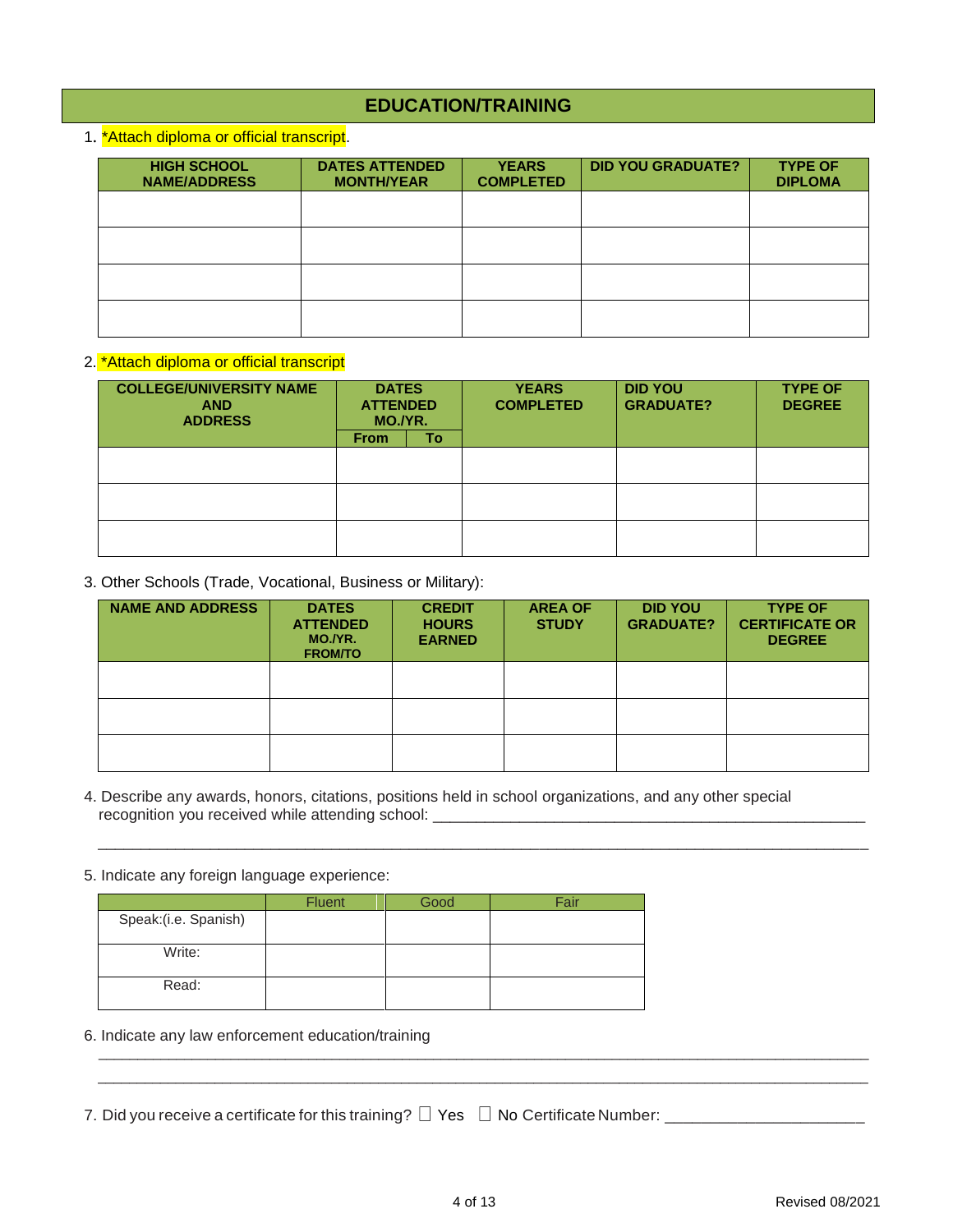8. Has your law enforcement certificate ever been suspended, revoked, relinquished or subject to discipline or Investigation by the CJST  $\Box$  Yes  $\Box$  No If yes, explain.  $\_\_$ 

| 9. Describe any special abilities, interests, and hobbies including the degree of proficiency:                                                                                                                                                                                                                                                                                                              |
|-------------------------------------------------------------------------------------------------------------------------------------------------------------------------------------------------------------------------------------------------------------------------------------------------------------------------------------------------------------------------------------------------------------|
| 10. Indicate any type of special license such as pilot, radio operator, etc., showing licensing authority, where the<br>license was first issued, and date current license expires (except vehicle operator's license): _________                                                                                                                                                                           |
| 11. Indicate any special skills you possess and equipment you can use which may be related to law enforcement<br>work. (For example: two-way radio communications, breathalyzer, speed detection equipment, firearms, and                                                                                                                                                                                   |
| 12. Have you had any training/education with K-9's? $\Box$ Yes $\Box$ No if yes, provide details:                                                                                                                                                                                                                                                                                                           |
| 13. Are you now able to participate in defensive tactics, firearms or physical training, operation of a motor vehicle or<br>otherwise perform the duties set forth in the job description or task analysis related to the position for which you<br>$\Box$ No<br>applied? $\Box$ Yes                                                                                                                        |
| 14. This position may require a physical agility test, if such a test or examination is required, would you be able to<br>take the test or examination? $\Box$ Yes $\Box$ No                                                                                                                                                                                                                                |
| <b>DRUG HISTORY</b>                                                                                                                                                                                                                                                                                                                                                                                         |
| The information contained herein MAY BE a confidential medical record under the Americans with<br>Disabilities Act if the applicant is a rehabilitated drug or alcohol abuser or under section 119.07(4)(b)<br>whether the medical information, if disclosed, would identify the applicant.                                                                                                                 |
| 1. Do you currently use any narcotic or controlled substance, such as cannabinoids, PCP, hallucinogen;<br>Methaqualone, hashish, cocaine, LSD, amphetamines, heroin, steroid, opiates, barbiturate, benzodiazepine, a<br>synthetic narcotic, a designer drug, or any drug of a similar nature, or have you used narcotic or controlled<br>substance within the last year? $\Box$ Yes<br>$\Box$ No           |
| 2. Have you ever illegally experimented with or used any narcotic or controlled substance such as, but not limited:<br>cannabinoids, PCP, hallucinogen, methaqualone, hashish, cocaine, LSD, amphetamines, heroin, steroid,<br>opiates, barbiturates, benzodiazepine, a synthetic narcotic, a designer drug or any drug of a similar nature?<br>$\Box$ Yes $\Box$ No If yes, please complete the following: |
| b. Circumstances:                                                                                                                                                                                                                                                                                                                                                                                           |
|                                                                                                                                                                                                                                                                                                                                                                                                             |

3. Do you now or have you within the last year, abused or illegally obtained, possessed or sold any prescription drug?  $\Box$  Yes  $\Box$  No If yes, provide details, including drug, date, and circumstances.  $\Box$ 

\_\_\_\_\_\_\_\_\_\_\_\_\_\_\_\_\_\_\_\_\_\_\_\_\_\_\_\_\_\_\_\_\_\_\_\_\_\_\_\_\_\_\_\_\_\_\_\_\_\_\_\_\_\_\_\_\_\_\_\_\_\_\_\_\_\_\_\_\_\_\_\_\_\_\_\_\_\_\_\_\_\_\_\_\_\_\_\_\_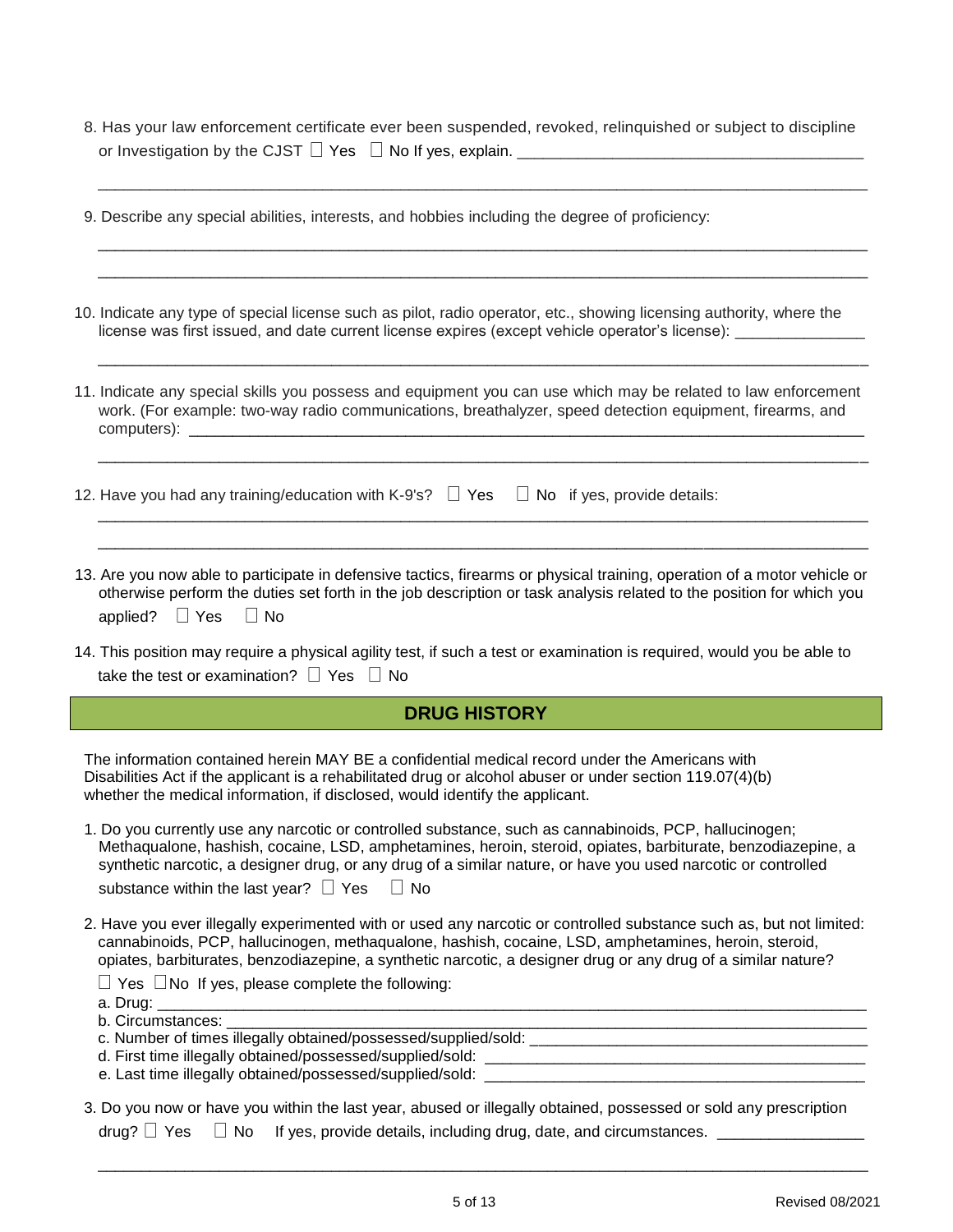| 4. Do you claim to be a rehabilitated alcohol, narcotics or drug user of any of the controlled substances as set<br>forth above? $\Box$ Yes $\Box$ No, If yes, provide details. $\Box$                                                   |
|------------------------------------------------------------------------------------------------------------------------------------------------------------------------------------------------------------------------------------------|
| <b>ARREST HISTORY/COURT DATA</b>                                                                                                                                                                                                         |
| 1. Have you ever been arrested, charged or received a notice or summons to appear, convicted, pled nolo<br>contendere or pled guilty to any criminal violation, regardless if the record was sealed or expunged?<br>$\Box$ Yes $\Box$ No |
| 2. Have you ever received a ticket or been charged with a traffic violation (exclude parking tickets)? $\Box$ Yes $\Box$ No<br>3. To your knowledge, has any member of your immediate family ever been arrested other than for traffic   |

violations?  $\Box$  Yes  $\Box$  No

I

If yes to question #1, #2 or #3, list all such matters even if not formally charged or no court appearance or found not guilty or nolo contendere to any charge for which adjudication was withheld or matter was settled by payment of fine or forfeiture of collateral. (Include your juvenile record and records of your arrest(s) which have been sealed, if any.)

| <b>DATE</b> | <b>PLACE &amp; DEPARTMENT</b> | <b>CHARGE</b> | <b>LOCATION</b> | <b>DISPOSITION</b> |
|-------------|-------------------------------|---------------|-----------------|--------------------|
|             |                               |               |                 |                    |
|             |                               |               |                 |                    |
|             |                               |               |                 |                    |
|             |                               |               |                 |                    |
|             |                               |               |                 |                    |
|             |                               |               |                 |                    |

| <b>RELATIVE'S</b><br><b>NAME</b> | <b>PLACE &amp; DEPARTMENT</b> | <b>CHARGE</b> | <b>LOCATION</b> | <b>DISPOSITION</b> |
|----------------------------------|-------------------------------|---------------|-----------------|--------------------|
|                                  |                               |               |                 |                    |
|                                  |                               |               |                 |                    |

\_\_\_\_\_\_\_\_\_\_\_\_\_\_\_\_\_\_\_\_\_\_\_\_\_\_\_\_\_\_\_\_\_\_\_\_\_\_\_\_\_\_\_\_\_\_\_\_\_\_\_\_\_\_\_\_\_\_\_\_\_\_\_\_\_\_\_\_\_\_\_\_\_\_\_\_\_\_\_\_\_\_\_\_\_\_\_\_\_\_ \_\_\_\_\_\_\_\_\_\_\_\_\_\_\_\_\_\_\_\_\_\_\_\_\_\_\_\_\_\_\_\_\_\_\_\_\_\_\_\_\_\_\_\_\_\_\_\_\_\_\_\_\_\_\_\_\_\_\_\_\_\_\_\_\_\_\_\_\_\_\_\_\_\_\_\_\_\_\_\_\_\_\_\_\_\_\_\_\_\_ \_\_\_\_\_\_\_\_\_\_\_\_\_\_\_\_\_\_\_\_\_\_\_\_\_\_\_\_\_\_\_\_\_\_\_\_\_\_\_\_\_\_\_\_\_\_\_\_\_\_\_\_\_\_\_\_\_\_\_\_\_\_\_\_\_\_\_\_\_\_\_\_\_\_\_\_\_\_\_\_\_\_\_\_\_\_\_\_\_\_

Provide details for each response to question #1, #2, or #3: (You may use back of this page)

4. To your knowledge, is anyone living within your household a known felon?  $\Box$  Yes  $\Box$  No

| 5. Have you or your spouse ever been a plaintiff or defendant in a court action? (include any liens, lawsuits,  |
|-----------------------------------------------------------------------------------------------------------------|
| ∐ Yes<br>bankruptcy, domestic violence injuctions, etc.)<br>⊟ No                                                |
| If you answered yes, provide date, place or court, case number, names of involved parties, nature of action and |
| final disposition.                                                                                              |

\_\_\_\_\_\_\_\_\_\_\_\_\_\_\_\_\_\_\_\_\_\_\_\_\_\_\_\_\_\_\_\_\_\_\_\_\_\_\_\_\_\_\_\_\_\_\_\_\_\_\_\_\_\_\_\_\_\_\_\_\_\_\_\_\_\_\_\_\_\_\_\_\_\_\_\_\_\_\_\_\_\_\_\_\_\_\_\_\_

6. Have you ever been detained by any law enforcement officer for investigative purposes or to your knowledge have you ever been the subject of or a suspect in any criminal investigation?  $\Box$  Yes  $\Box$  No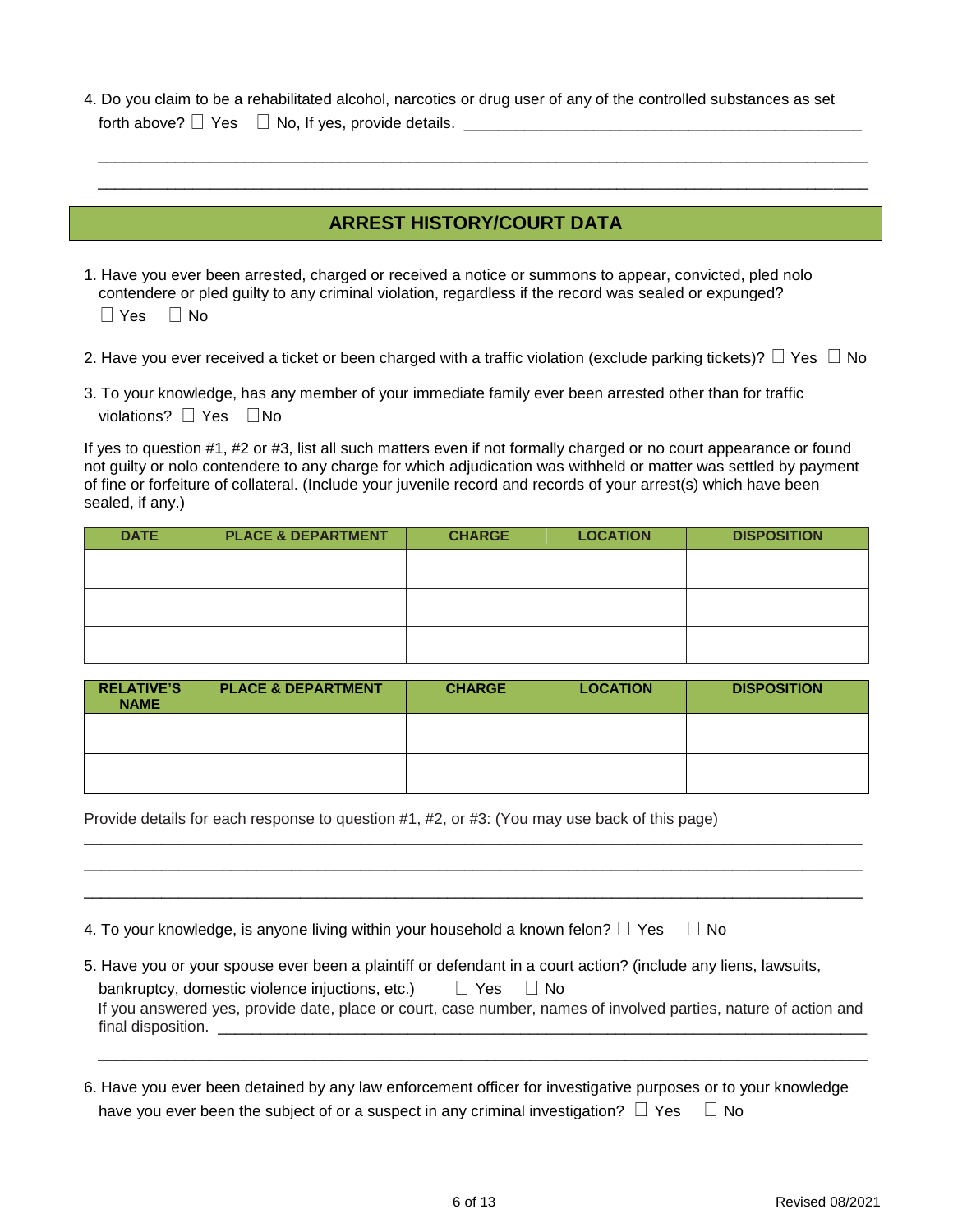| 7. Have you ever been fingerprinted for any reason (arrest, job application, military, etc.)? $\Box$ Yes $\Box$ No<br>If yes to questions #6 or #7, please provide details. |  |  |  |  |
|-----------------------------------------------------------------------------------------------------------------------------------------------------------------------------|--|--|--|--|
|                                                                                                                                                                             |  |  |  |  |
| <b>DRIVING HISTORY</b>                                                                                                                                                      |  |  |  |  |
| 1. Are you a licensed Florida automobile operator? $\Box$ Yes $\Box$ No License #:                                                                                          |  |  |  |  |

| 2. Do you hold or have you ever held an operator or chauffeur license in another state? $\Box$ Yes<br>⊟ No<br>If yes, please provide state(s), name used and approximate dates license(s) was/were held. |  |
|----------------------------------------------------------------------------------------------------------------------------------------------------------------------------------------------------------|--|
|                                                                                                                                                                                                          |  |

Date of Expiration: \_\_\_\_\_\_\_\_\_\_\_\_\_\_\_\_\_\_\_\_ Restrictions/Class: \_\_\_\_\_\_\_\_\_\_\_\_\_\_\_\_\_\_\_\_\_\_\_\_\_\_\_\_\_\_\_\_\_\_\_\_

| 3. Have you ever been denied issuance of a license or had a license suspended or revoked? $\Box$ Yes $\Box$ No |  |
|----------------------------------------------------------------------------------------------------------------|--|
| If yes, please provide complete details including why license was suspended or revoked.                        |  |

\_\_\_\_\_\_\_\_\_\_\_\_\_\_\_\_\_\_\_\_\_\_\_\_\_\_\_\_\_\_\_\_\_\_\_\_\_\_\_\_\_\_\_\_\_\_\_\_\_\_\_\_\_\_\_\_\_\_\_\_\_\_\_\_\_\_\_\_\_\_\_\_\_\_\_\_\_\_\_\_\_\_\_\_\_\_\_\_

\_\_\_\_\_\_\_\_\_\_\_\_\_\_\_\_\_\_\_\_\_\_\_\_\_\_\_\_\_\_\_\_\_\_\_\_\_\_\_\_\_\_\_\_\_\_\_\_\_\_\_\_\_\_\_\_\_\_\_\_\_\_\_\_\_\_\_\_\_\_\_\_\_\_\_\_\_\_\_\_\_\_\_\_\_\_\_\_ \_\_\_\_\_\_\_\_\_\_\_\_\_\_\_\_\_\_\_\_\_\_\_\_\_\_\_\_\_\_\_\_\_\_\_\_\_\_\_\_\_\_\_\_\_\_\_\_\_\_\_\_\_\_\_\_\_\_\_\_\_\_\_\_\_\_\_\_\_\_\_\_\_\_\_\_\_\_\_\_\_\_\_\_\_\_\_\_

| 4. Have you ever had automobile insurance refused, withdrawn, or revoked? $\Box$ Yes $\Box$ No |  |
|------------------------------------------------------------------------------------------------|--|
| If yes, please provide complete details.                                                       |  |
|                                                                                                |  |

| <b>MILITARY HISTORY</b>                                                                                                                                |
|--------------------------------------------------------------------------------------------------------------------------------------------------------|
|                                                                                                                                                        |
| 1. Are you registered for Selective Service? $\Box$ Yes $\Box$ No                                                                                      |
|                                                                                                                                                        |
|                                                                                                                                                        |
| 2. Have you ever served on active duty in the Armed Forces of the United States? $\Box$ Yes $\Box$ No<br>Duty Dates: From: ____________ To: _________, |
|                                                                                                                                                        |
|                                                                                                                                                        |
|                                                                                                                                                        |
|                                                                                                                                                        |
| 4. Are you now or have you ever been a member of a reserve unit or the National Guard? $\Box$ Yes<br>$\Box$ No                                         |
| 5. If yes, state the branch of service, name and location of your unit and whether you attend drills, meetings, or                                     |

camps: \_\_\_\_\_\_\_\_\_\_\_\_\_\_\_\_\_\_\_\_\_\_\_\_\_\_\_\_\_\_\_\_\_\_\_\_\_\_\_\_\_\_\_\_\_\_\_\_\_\_\_\_\_\_\_\_\_\_\_\_\_\_\_\_\_\_\_\_\_\_\_\_\_\_\_\_\_\_\_\_\_\_

\_\_\_\_\_\_\_\_\_\_\_\_\_\_\_\_\_\_\_\_\_\_\_\_\_\_\_\_\_\_\_\_\_\_\_\_\_\_\_\_\_\_\_\_\_\_\_\_\_\_\_\_\_\_\_\_\_\_\_\_\_\_\_\_\_\_\_\_\_\_\_\_\_\_\_\_\_\_\_\_\_\_\_\_\_\_\_\_\_ \_\_\_\_\_\_\_\_\_\_\_\_\_\_\_\_\_\_\_\_\_\_\_\_\_\_\_\_\_\_\_\_\_\_\_\_\_\_\_\_\_\_\_\_\_\_\_\_\_\_\_\_\_\_\_\_\_\_\_\_\_\_\_\_\_\_\_\_\_\_\_\_\_\_\_\_\_\_\_\_\_\_\_\_\_\_\_\_\_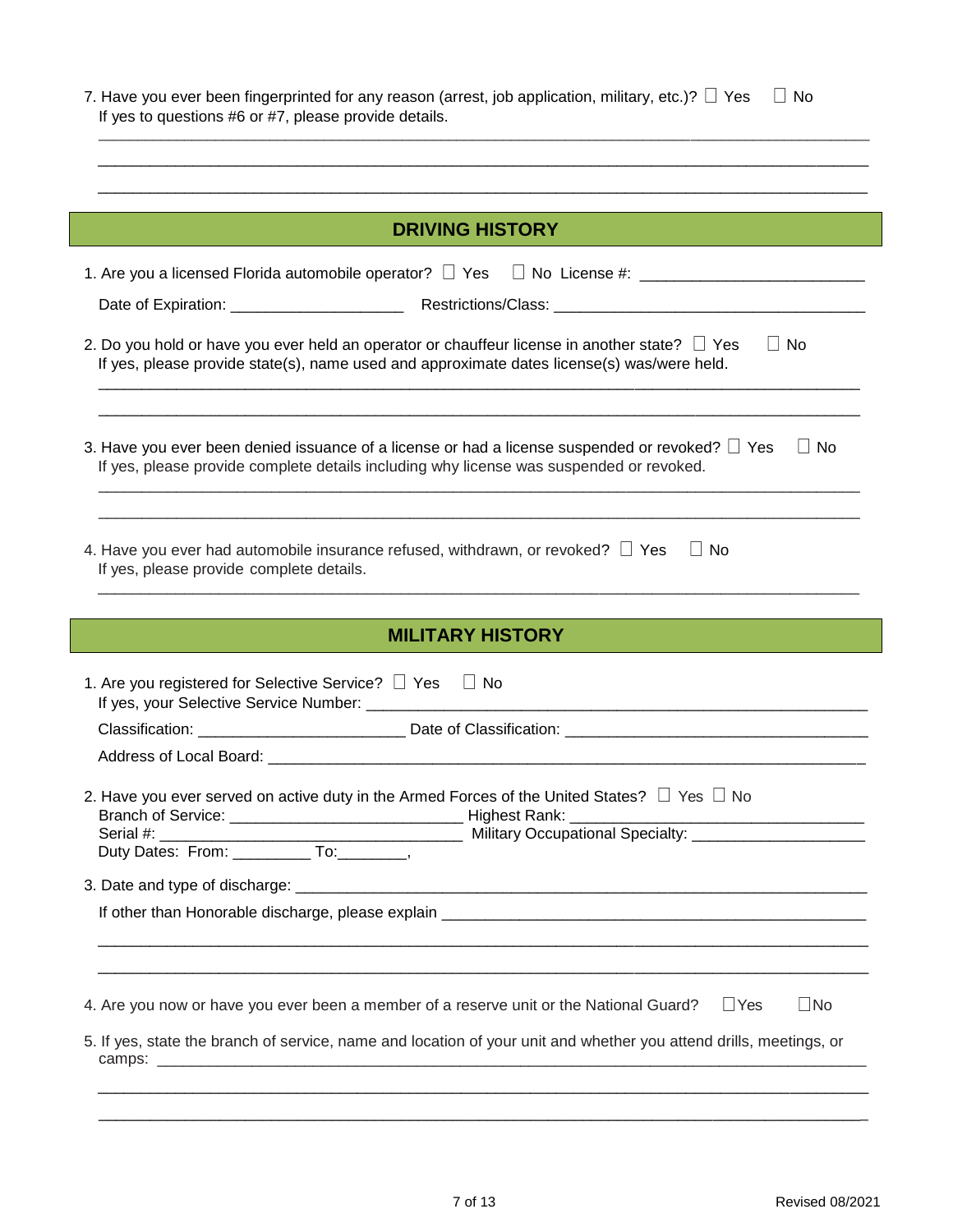| 6. Was any type of disciplinary action taken against you in the service? $\Box$ Yes $\Box$ No |  |
|-----------------------------------------------------------------------------------------------|--|
|                                                                                               |  |
| 7. Have you ever served in the Armed Forces of a foreign country. $\Box$ Yes $\Box$ No        |  |

- 8. **VETERANS' PREFERENCE:** Check the appropriate block if you are claiming veteran's preference. **Documentation substantiating your claim must be furnished at the time of application**
- $\Box$  1. A disabled veteran who has served on active duty in any branch of the United States Armed Forces, has received an honorable discharge, and has established the present existence of a service-connected disability that is compensable under public laws administered by the United States Department of Veteran's Affairs, or who is receiving compensation, disability retirement benefits, or pension by reason of public laws administered by the United States Veterans Affairs and the United States Department of Defense.
- $\Box$  2. The spouse of a person who has a total disability, permanent in nature, resulting from a service-connected disability, and who, because of this disability, cannot qualify for employment, or the spouse of a person missing in action, captured in line of duty by a hostile force, or forcibly detained or interned in line of duty by a foreign government or power
- $\Box$  3. A wartime veteran as defined in section 1.01(14), Florida Statutes, who has served at least one (1) day during war time period. Active duty for training may not be allowed for eligibility under this paragraph.
- $\Box$  4. The unremarried widow or widower of a veteran who died of a service-connected disability.
- $\Box$  5. The mother, father, legal guardian, or unremarried widow or widower of a member of the Unhide States Armed Forces who died in the line of duty under combat-related conditions, as verified by the United States Department of Defense.
- $\Box$  6. A veteran as defined in section 1.01(14), Florida Statutes. Active duty for training may not be allowed for eligibility under this paragraph.
- □ 7. A current member of any reserve component of the United States Armed Forces of the Florida National Guard.

**NOTE:** Under Florida law, if a numerically based selection process is used, points shall be added to the earned ratings of persons included in # 1-7 above, as set forth in section 295.07, Florida Statutes. If a numerically based selection process is not used, preference in appointment shall be given first to those persons included in #1 and #2 above, and the second to those persons included in #3 through #7 above. If an applicant claiming veterans' preference for a vacant position is not selected for the vacant position, he/she may file a complaint with the Florida Department of Veterans' Affairs, 11351 Ulmerton Road, Suite 311-K, Largo, FL 33778-1630.

#### **BUSINESS INTERESTS & LICENSES**

- 1. Do you or have you ever owned any stock or interest in any firm, partnership or corporation dealing wholly or partly in the sale or distribution of alcoholic beverages?  $\Box$  Yes  $\Box$  No
- 2. Are you now issued or have you ever been issued a license to engage in a business or profession?  $\Box$  Yes  $\Box$  No
- 3. Was your license ever cancelled, relinquished, suspended or revoked?  $\Box$  Yes  $\Box$  No If yes to question #1, #2 or #3, please provide details including the type of license or certificate, the agency that issued the license, the effective date of license and license number.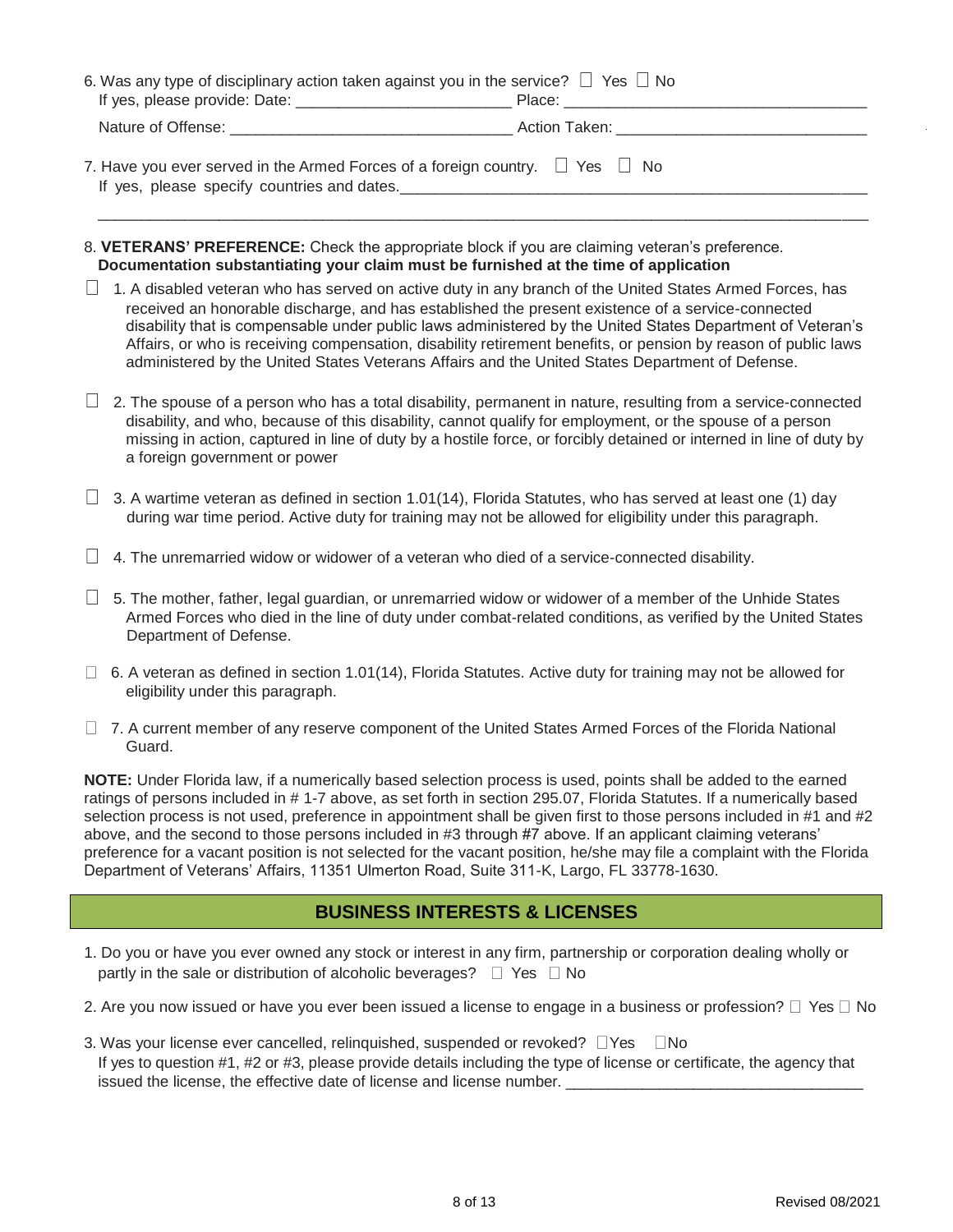### \_\_\_\_\_\_\_\_\_\_\_\_\_\_\_\_\_\_\_\_\_\_\_\_\_\_\_\_\_\_\_\_\_\_\_\_\_\_\_\_\_\_\_\_\_\_\_\_\_\_\_\_\_\_\_\_\_\_\_\_\_\_\_\_\_\_\_\_\_\_\_\_\_\_\_\_\_\_\_\_\_\_\_\_\_\_\_\_ **ORGANIZATIONAL MEMBERSHIP**

1. List all clubs, societies of which you are or have been a member:

1.

| <b>NAME</b> | <b>CITY &amp; STATE</b> | <b>FORMER</b> | <b>PRESENT</b><br>(LIST POSITION HELD & DESCRIBE |
|-------------|-------------------------|---------------|--------------------------------------------------|
|             |                         |               |                                                  |
|             |                         |               |                                                  |
|             |                         |               |                                                  |

2. Are you now or have you ever been a member of any foreign or domestic organization, association, movement, group or combination of persons which has adopted or shows a policy of advocating or approving the commission of acts of force or violence to deny other persons their rights under the Constitution of the United States, or which seeks to alter the form of government of the United States by unconstitutional means?  $\Box$  Yes  $\Box$  No

3. Have you ever made a financial or other material contribution to any organization of the type described in question #2?  $\Box$  Yes  $\Box$  No

### **PERSONAL REFERENCES & ACQUAINTANCES**

**Personal References**: Give three (3) references (not relatives, former or present employers, fellow employees, or school teachers) who are responsible adults of reputable standing in their communities, such as property owners, business or professional men or women, who have known you well for the past five (5) years. If retired, give former occupation. Please use references that you have had contact with in the last two (2) years.

| <b>Complete Name</b> |       |        | Years Acquainted:     |
|----------------------|-------|--------|-----------------------|
|                      |       |        | Occupation:           |
| Last                 | First | Middle |                       |
| Home Address:        |       |        | <b>Business Name:</b> |
| City, State, & Zip:  |       |        | Address:              |
| Home Phone:          |       |        | City, State, Zip:     |
| Cell Phone:          |       |        | Phone:                |
| E-mail address:      |       |        |                       |
|                      |       |        |                       |

| <b>Complete Name</b>                                                                  |       |        | Years Acquainted:<br>Occupation:                                 |
|---------------------------------------------------------------------------------------|-------|--------|------------------------------------------------------------------|
| Last                                                                                  | First | Middle |                                                                  |
| Home Address:<br>City, State, & Zip:<br>Home Phone:<br>Cell Phone:<br>E-mail address: |       |        | <b>Business Name:</b><br>Address:<br>City, State, Zip:<br>Phone: |

| <b>Complete Name</b><br>Last                                                          | First | Middle | Years Acquainted:<br>Occupation:                                 |
|---------------------------------------------------------------------------------------|-------|--------|------------------------------------------------------------------|
| Home Address:<br>City, State, & Zip:<br>Home Phone:<br>Cell Phone:<br>E-mail address: |       |        | <b>Business Name:</b><br>Address:<br>City, State, Zip:<br>Phone: |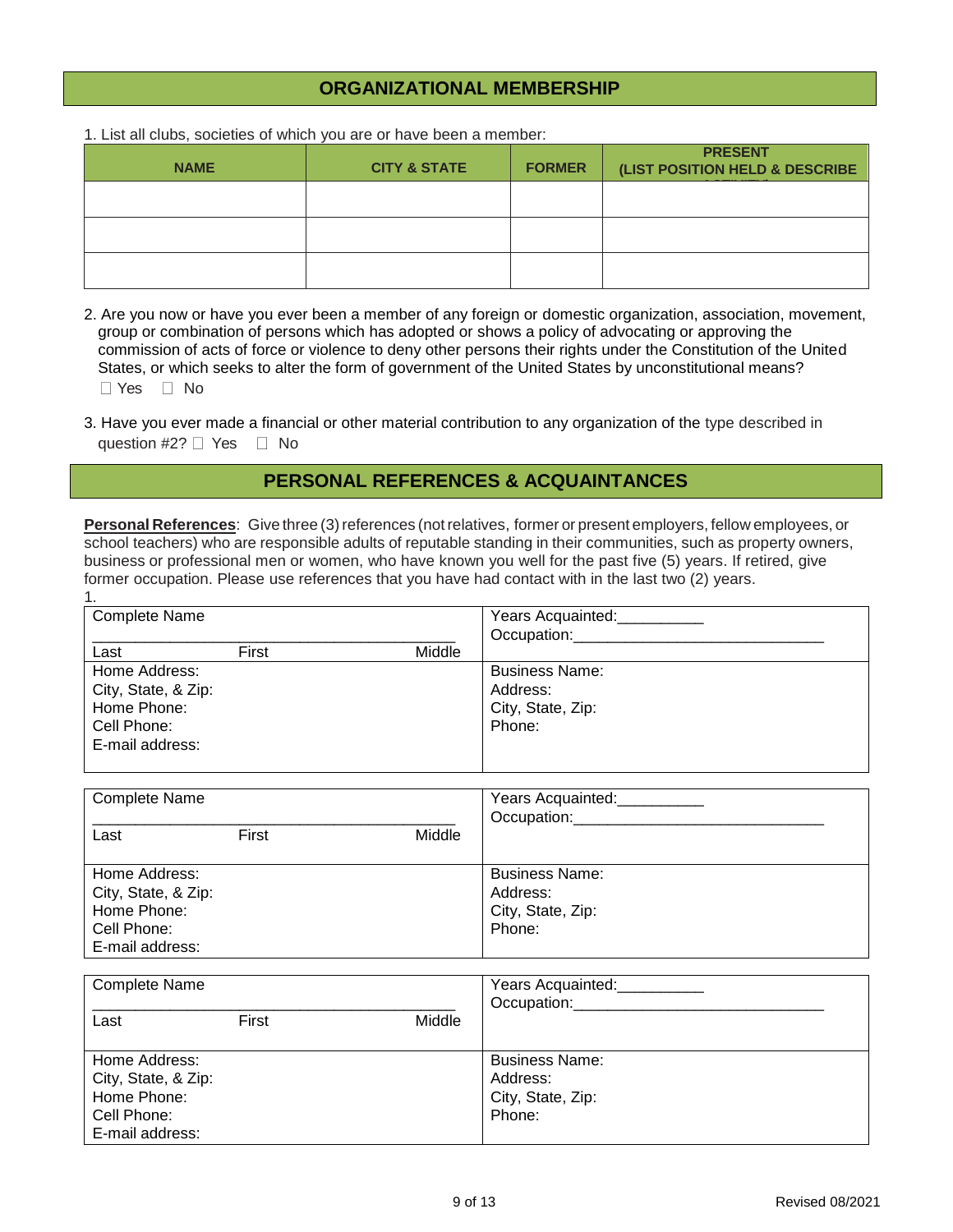2. **Social Acquaintances**: Give three (3) social acquaintances in your own age group (including both sexes) who have known you well for the past five (5) years.

| Complete Name:        |             | Home Address:<br>City, State & Zip: |
|-----------------------|-------------|-------------------------------------|
| (Last, First, Middle) |             | Phone Number:                       |
| Years Acquainted:     | Occupation: | Email Address:                      |

| Complete Name:        |             | Home Address:<br>City, State & Zip: |
|-----------------------|-------------|-------------------------------------|
| (Last. First. Middle) |             | <b>Phone Number:</b>                |
| Years Acquainted:     | Occupation: | Email Address:                      |

| Complete Name:        |             | Home Address:<br>City, State & Zip: |
|-----------------------|-------------|-------------------------------------|
| (Last, First, Middle) |             | <b>Phone Number:</b>                |
| Years Acquainted:     | Occupation: | Email Address:                      |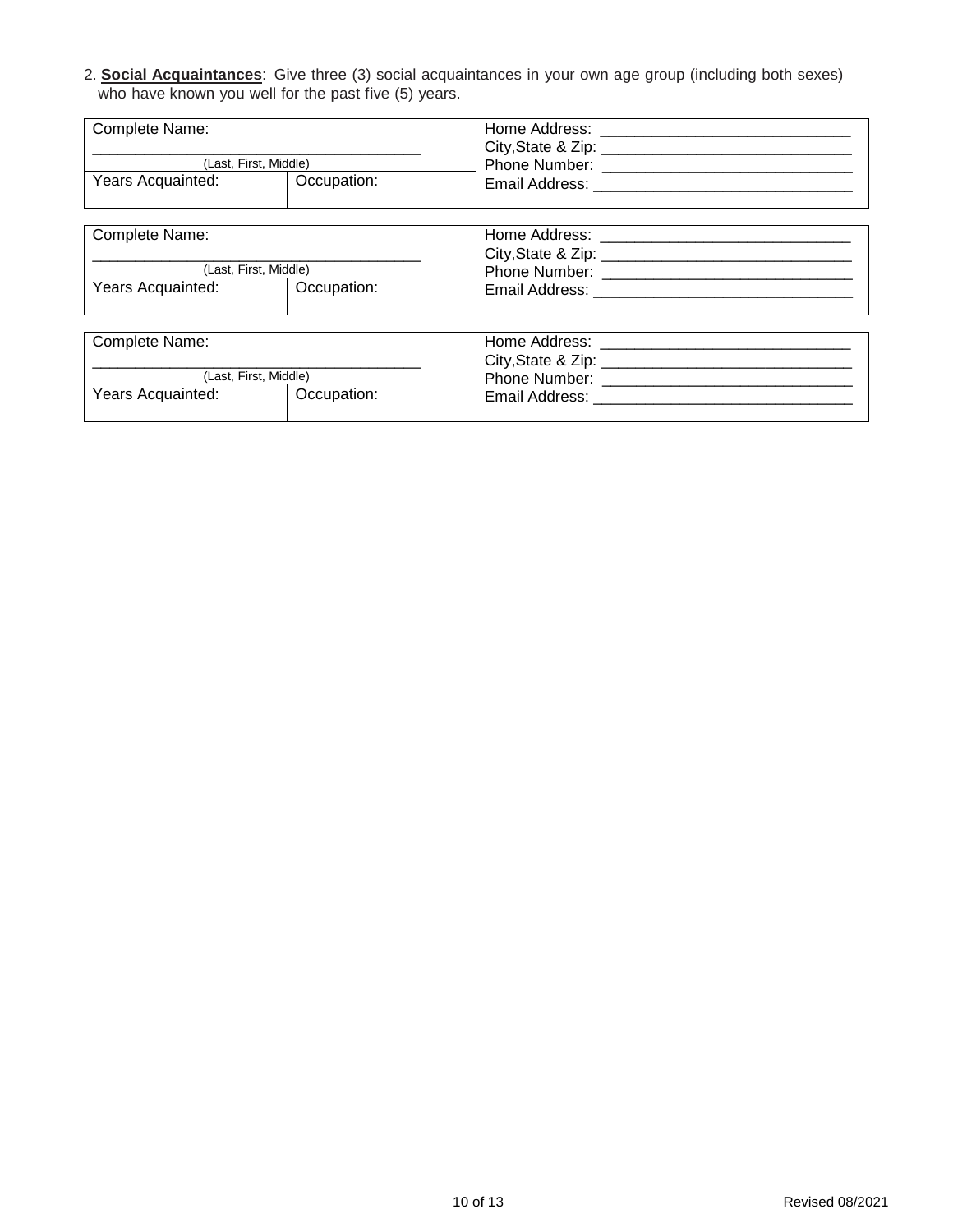#### **APPLICANT'S CERTIFICATION**

I understand that my appointment or employment will be contingent upon the results of a complete background Investigation. I am aware that any omission, falsification, misstatement or misrepresentation will be the basis for my disqualification as an applicant or my dismissal from the Levy County Sheriff's Office. I agree to the conditions and certify that all statements made by me on this application are true, correct and complete, to the best of my knowledge. I further fully understand and consent to a polygraph examination concerning the veracity of my responses to the information requested on this application or which is discovered as result of the background investigation, or any physical examination or drug test. I also understand that I will be fingerprinted. I understand that this employment application shall become the property of the Levy County Sheriff's Office and that it and the information received in response to the background examination are public records.

I further understand and agree that my employment or appointment will be contingent upon the results of a complete drug test and that I may be required to take drug test during the term of my employment or appointment with the Levy County Sheriff's Office.

I understand that the use of drugs or alcohol is not permitted, during work or duty time, whether paid or unpaid, in the areas, including vehicles, where work is performed by employees or appointees.

I understand that my continued employment or appointment may be contingent upon the results of medical or psychological examinations that I may be required to take during the term of my employment or appointment and the maintenance of personal physical fitness, to the degree necessary, to satisfactorily perform the duties of my position or assignment with the Sheriff's Office.

I further authorize the Levy County Sheriff's Office or agent of the Sheriff's Office, without need of further authorization, to obtain medical records allowed by law if I claim rights to payment or receipt of any benefit pursuant to state or federal law.

I further agree to execute any authorization as may be required by the Health Insurance Portability Accountability Act of 1996 (HIPPA) for health care providers to release the necessary medical information to process my Application for employment.

I understand and agree that any employment or appointment offered to me will be contingent upon my acceptance of compensatory time off, instead of cash, in payment of overtime hours that I work, to the extent allowed by law. I understand, however, that the Sheriff has the absolute discretion to periodically substitute cash in whole or part, For my accrued compensatory time.

I authorize any persons or organizations referenced in this application to furnish information, personal or otherwise, Regarding my ability and fitness for employment or appointment with the Sheriff's Office and I release all such parties from any and all liability for any damage that might result from furnishing such information to the Levy County Sheriff's Office.

I agree to conform to the rules, regulations and orders of the Levy County Sheriff's Office and acknowledge that these rules, regulations and orders may be changed, interpreted, withdrawn or added to by the Levy County Sheriff's Office, at its discretion, at any time and without any prior notice to me.

I understand an investigation will be conducted on all of the information listed on this application. Because of this, are you aware of any information about yourself or any person with whom you are or had been closely associated (including relatives, roommates) which might tend to reflect unfavorably on your reputation, morals, character or ability?  $\Box$  Yes  $\Box$  No If yes, provide your version or explain fully any such incident.

 $\frac{1}{2}$  ,  $\frac{1}{2}$  ,  $\frac{1}{2}$  ,  $\frac{1}{2}$  ,  $\frac{1}{2}$  ,  $\frac{1}{2}$  ,  $\frac{1}{2}$  ,  $\frac{1}{2}$  ,  $\frac{1}{2}$  ,  $\frac{1}{2}$  ,  $\frac{1}{2}$  ,  $\frac{1}{2}$  ,  $\frac{1}{2}$  ,  $\frac{1}{2}$  ,  $\frac{1}{2}$  ,  $\frac{1}{2}$  ,  $\frac{1}{2}$  ,  $\frac{1}{2}$  ,  $\frac{1$ 

 $\frac{1}{2}$  ,  $\frac{1}{2}$  ,  $\frac{1}{2}$  ,  $\frac{1}{2}$  ,  $\frac{1}{2}$  ,  $\frac{1}{2}$  ,  $\frac{1}{2}$  ,  $\frac{1}{2}$  ,  $\frac{1}{2}$  ,  $\frac{1}{2}$  ,  $\frac{1}{2}$  ,  $\frac{1}{2}$  ,  $\frac{1}{2}$  ,  $\frac{1}{2}$  ,  $\frac{1}{2}$  ,  $\frac{1}{2}$  ,  $\frac{1}{2}$  ,  $\frac{1}{2}$  ,  $\frac{1$ 

Signature of applicant as usually written Date Date Control of American Date Date

Printed Name **Printed Name** Printed Name **Printed Name** 

Witnessed by: \_\_\_\_\_\_\_\_\_\_\_\_\_\_\_\_\_\_\_\_\_ Witnessed by: \_\_\_\_\_\_\_\_\_\_\_\_\_\_\_\_

Signature Signature Signature Signature Signature Signature  $\sim$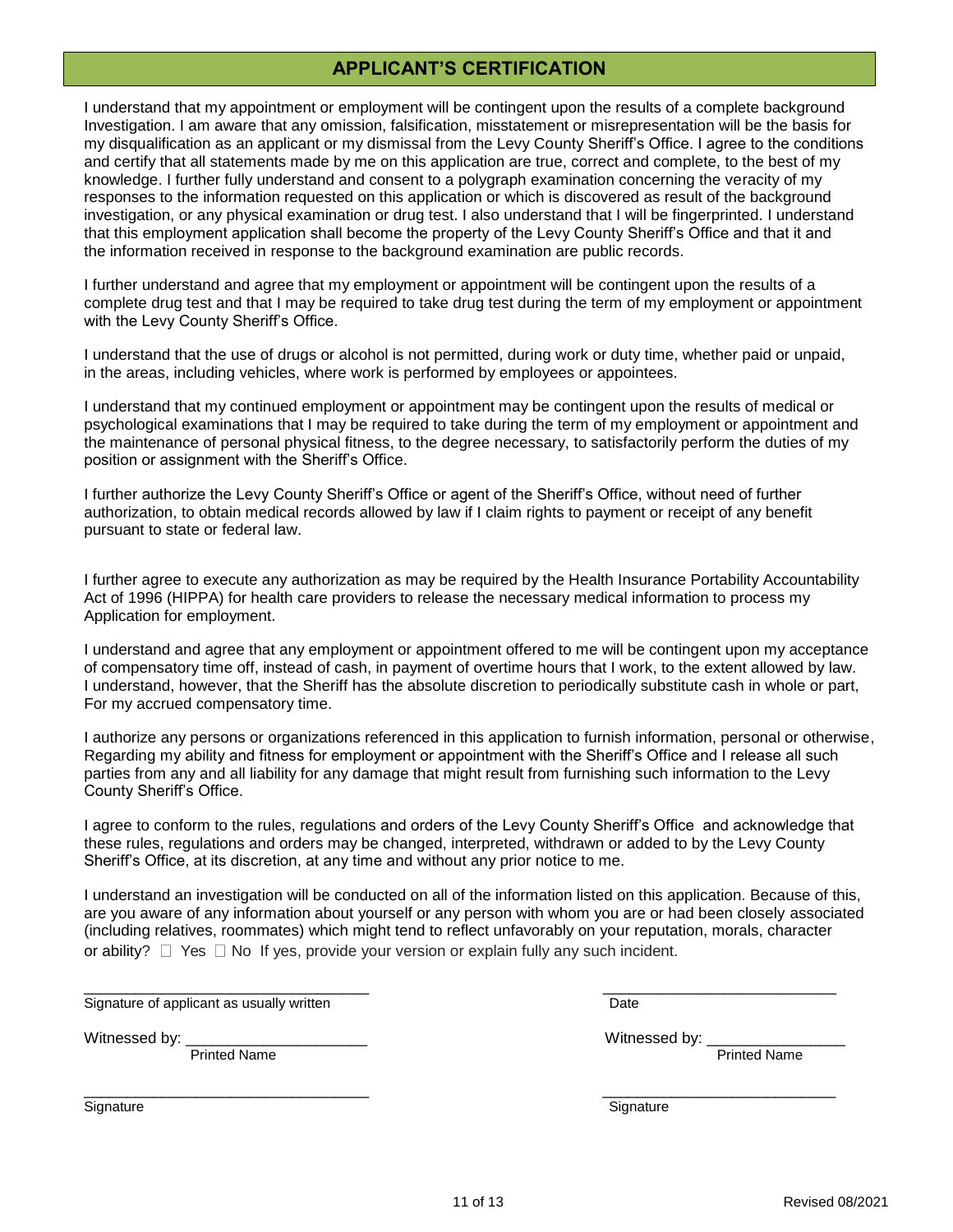

Law Enforcement

### AUTHORITY FOR RELEASE OF INFORMATION

 (Background Investigation Wavier) Incoporated by Reference in Rule 11B-27.0022(2)(a), F.A.C.

**\_\_\_\_\_\_\_\_\_\_\_\_\_\_\_\_\_\_\_\_\_\_\_\_\_\_\_\_\_\_\_\_\_\_\_\_\_\_\_\_\_\_\_\_\_\_\_\_\_\_\_\_\_\_\_\_\_\_\_\_\_\_\_\_\_\_\_\_\_\_\_\_\_\_\_\_\_\_\_\_\_\_\_\_\_\_\_\_\_\_\_\_\_\_\_\_\_\_\_\_\_\_\_\_\_\_\_**





**To: Concerned Person or Authorized APPLICANT'S NAME: Representative of Any Organization, Institution or Repository of Records DATE OF BIRTH:** 

**LAST FOUR DIGITS OF SOCIAL SECURITY NUMBER:** 

#### **AGENCY REQUESTING BACKGROUND INFORMATION: LEVY COUNTY SHERIFF'S OFFICE**

#### **ADDRESS: 9150 NE 80th Ave. Bronson, FL 32621**

Having made application for certification or employment as a law enforcement, correctional, or correctional probation officer within the state of Florida, I hereby authorize for one year, from the date of execution hereof, any authorized representative of a Florida criminal justice agency or a Regional Criminal Justice Selection Center bearing this release to obtain any information pertaining to my employment, credit history, education, residence, academic achievement, pe rsonal information, work performance, background investigations, polygraph examinations, any and all internal affairs investigations or disciplinary records, inclu ding any files that are deemed to be confidential and/or sealed.

I also authorize release of any criminal justice records of arrests, citations, detentions, probation and parole records, or any police reports or other police records in which I may be named for any reason, including any files that are deemed to be juvenile and confidential. I hereby direct you to release this information upon the request of the bearer, whether in person or by correspondence. I further authorize the bearer to make copies of these records.

This release is executed with the full knowledge and understanding that these records and information are for the official use of a Florida criminal justice agency or Regional Criminal Justice Selection Center in fulfilling official responsibilities, which may include sharing the records or information with other criminal justice agencies, Regional Criminal Justice Selection Centers or the State of Florida or release to third parties as may be required by Florida public records laws . I hereby release you, as the custodian of such records, and employer, educational institution, physician, hospital or other repository of medical records, credit bureau or consumer reporting agency, including its officers, employees, and related personnel, both individually and collectively, from any and all liability for damages of whatever kind, which may at any time result to me, my heirs, family or associates because of compliance with this authorization and request to release information, or any attempt to comply with it. A copy of this form will be as effective as the original.

I hereby authorize the National Records Center, St. Louis, Missouri, or other custodian of my military record to release information or copies from my military personnel and related medical records, including a copy of my DD 214, Report of Separation, or other official documents from the United States Military denoting discharge status or current active military status to:

Section 768.095, F.S., titled Employer Immunity from Liability; disclosure of information regarding former or current employees states: An employer who discloses information about a former or current employee to a prospective employer of the former or current employee upon request of the prospective employer or of the former or current employee, is immune from civil liability for such disclosure of its consequences, unless it is shown by clear and convincing evidence that the information disclosed by the former or current employer was knowingly false or violated any civil right of the former or current employee protected under chapter 760, Florida Statutes. *Pursuant to Section[s 943.134\(2](file:///C:/Users/pkennedy/Downloads/2001-943.134.doc))(a) and (4), F.S., Chapter 2001-94,*  Laws of Florida, disclosure of information is required unless contrary to state or federal law. Civil penalties may be available for refusal to disclose non-privileged legally *obtainable information.*

| <b>Applicant's Signature</b>                                                                                                                                                                                                        | Date                                                                                                                                                                                                                           |
|-------------------------------------------------------------------------------------------------------------------------------------------------------------------------------------------------------------------------------------|--------------------------------------------------------------------------------------------------------------------------------------------------------------------------------------------------------------------------------|
| <b>Applicant's Address</b>                                                                                                                                                                                                          |                                                                                                                                                                                                                                |
| <b>OATH</b>                                                                                                                                                                                                                         |                                                                                                                                                                                                                                |
| Pursuant to Section 117.05(13)(a), Florida Statutes                                                                                                                                                                                 |                                                                                                                                                                                                                                |
|                                                                                                                                                                                                                                     |                                                                                                                                                                                                                                |
| Sworn to (or affirmed) and subscribed before me by means of Physical Presence    <br><b>OR</b> Online Notarization                                                                                                                  | this the contract of the contract of the contract of the contract of the contract of the contract of the contract of the contract of the contract of the contract of the contract of the contract of the contract of the contr |
| day of the contract of the contract of the contract of the contract of the contract of the contract of the contract of the contract of the contract of the contract of the contract of the contract of the contract of the con      |                                                                                                                                                                                                                                |
| Signature of Notary Public - State of Florida                                                                                                                                                                                       |                                                                                                                                                                                                                                |
| Print, Type, or Stamp Commissioned name of Notary Public                                                                                                                                                                            |                                                                                                                                                                                                                                |
| Personally Known<br><b>OR Produced Identification</b>                                                                                                                                                                               |                                                                                                                                                                                                                                |
| Type of Identification Produced <b>Example 20</b> Section 20 and 20 Section 20 and 20 and 20 and 20 and 20 and 20 and 20 and 20 and 20 and 20 and 20 and 20 and 20 and 20 and 20 and 20 and 20 and 20 and 20 and 20 and 20 and 20 a |                                                                                                                                                                                                                                |

Effective: 8/9/2001 Pursuant to Original – Employing Agency Commission-Approved Revisions: 8/13/2020<br>Sections 943 134/2)(a) and (4) F.S. Commission-Sections: 8/13/2020 Proved Revisions: 8/13/2020 Sections  $943.134(2)(a)$  and  $(4)$ , F.S. Oath amended pursuant to Section 117.05(13)(a), F.S., effective 1/1/2020